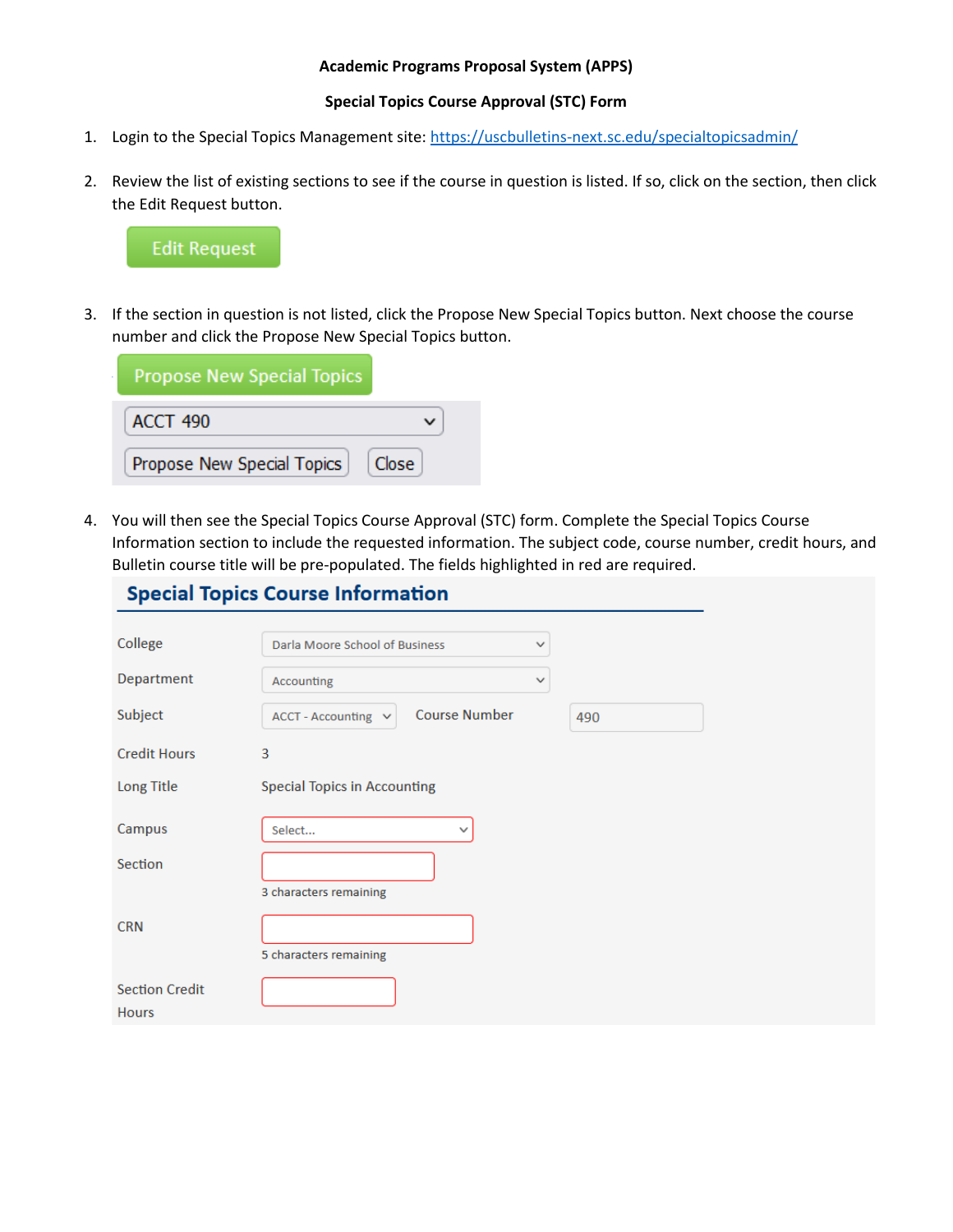| <b>Effective Term</b>                                           | Select                                  | $\checkmark$ |                        |    |
|-----------------------------------------------------------------|-----------------------------------------|--------------|------------------------|----|
| <b>Special Topics Title</b>                                     |                                         |              |                        |    |
|                                                                 | 90 characters remaining                 |              |                        |    |
| <b>Course Description</b>                                       |                                         |              |                        |    |
|                                                                 |                                         |              |                        |    |
|                                                                 |                                         |              |                        | M. |
| <b>Syllabus Upload</b>                                          | <b>Attach File</b>                      |              | <b>Uploaded Files:</b> |    |
|                                                                 |                                         |              |                        |    |
|                                                                 |                                         |              | Files To Be Uploaded:  |    |
|                                                                 |                                         |              |                        |    |
| Is this section cross-listed with another course this semester? |                                         |              |                        |    |
|                                                                 | $\overline{O}$ Yes<br>$\overline{O}$ No |              |                        |    |

5. If the section is cross-listed with another course this semester, answer yes to the last question, then indicate the cross-listed course. A separate Special Topics Course Approval (STC) form is required for each section being offered.

If yes, please list the subject, course number, and section number. You will need to complete a separate Special Topics form for every special topics section being offered.

6. Complete the fields related to when the course meets. If the course does not have scheduled meeting times, select the TBA option.

| <b>Meeting Schedule Days</b> | $\Box$ Sunday    |       |        |              |
|------------------------------|------------------|-------|--------|--------------|
|                              | $\Box$ Monday    |       |        |              |
|                              | $\Box$ Tuesday   |       |        |              |
|                              | $\Box$ Wednesday |       |        |              |
|                              | $\Box$ Thursday  |       |        |              |
|                              | $\Box$ Friday    |       |        |              |
|                              | $\Box$ Saturday  |       |        |              |
|                              | $\Box$ TBA       |       |        |              |
| <b>Class Start Time</b>      |                  | AM/PM | Select | $\checkmark$ |
| <b>Class End Time</b>        |                  | AM/PM | Select | $\checkmark$ |
|                              |                  |       |        |              |